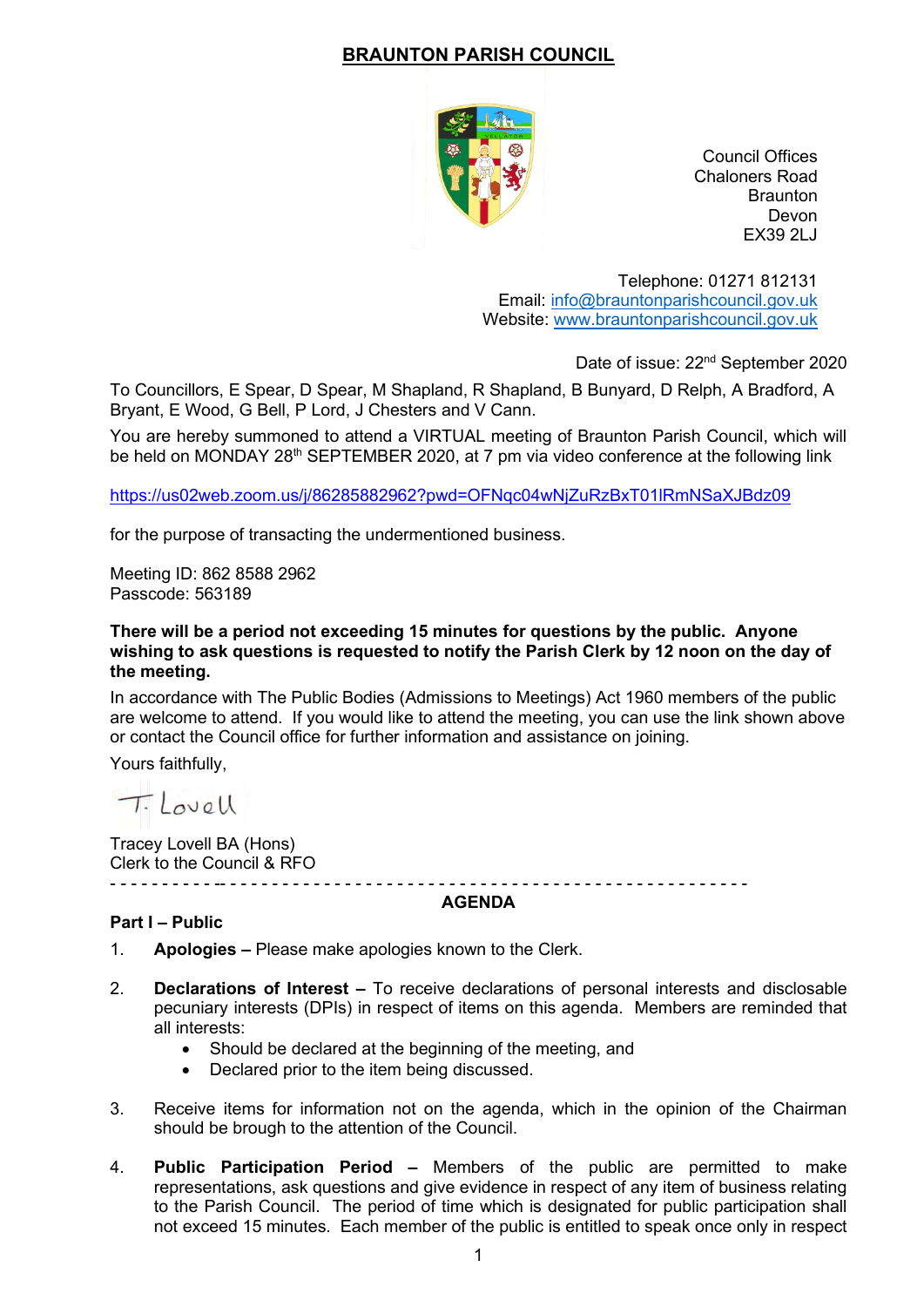of business and shall not speak for more than 3 minutes. A question asked by a member of the public during this period shall not require a response or debate at the meeting.

5. **Planning –** North Devon Council the determining Authority, has asked for comments from this Parish Council on the following applications (click on the application number to view the Application):

| (a) | 72077 | <b>Proposal:</b> Extension and alterations to dwelling to create first<br>floor.<br>Location: Sansouci, Sah Road, Braunton. EX33 2EF<br><b>Applicant: Mr Dan Welburn</b>                                                 |
|-----|-------|--------------------------------------------------------------------------------------------------------------------------------------------------------------------------------------------------------------------------|
| (b) | 72088 | <b>Proposal:</b> Extension to dwelling.<br>Location: 14 Kingsacre, Braunton, Devon EX33 1BL<br><b>Applicant: Mr and Mrs Morrison</b>                                                                                     |
| (c) | 72120 | <b>Proposal:</b> Change of use and conversion of building to create<br>a residential dwelling.<br><b>Location:</b> Land adj of Tennis Court Cottage, Saunton EX33<br>1L.J<br><b>Applicant: The Christie Devon Estate</b> |
| (d) | 71785 | <b>Proposal:</b> Repair to slumped section of the outer bank of 65m<br>section<br>Location: Horsey Island, Braunton, Devon<br><b>Applicant:</b>                                                                          |

### 6. North Devon Council – Planning Decisions

| 71668 | Proposal: Erection of a decking area and erection of privacy<br>screening (amended description and plans)<br>Location: 12 Hills View, Braunton, Devon, EX33 2LA<br><b>Applicant: Mr Andrew Cork</b><br><b>Decision: APPROVED</b><br>Decision Date: 07/09/20                                                                                          |
|-------|------------------------------------------------------------------------------------------------------------------------------------------------------------------------------------------------------------------------------------------------------------------------------------------------------------------------------------------------------|
| 71612 | <b>Proposal:</b> Reserved matters application for landscaping and layout<br>(outline planning permission 65991 – erection of one agricultural<br>workers supervisory dwelling (all matters reserved)).<br>Location: Gandies, Braunton, Devon, EX33 2NU<br><b>Applicant: RW Avery and Son</b><br><b>Decision: APPROVED</b><br>Decision Date: 08/09/20 |
| 71871 | <b>Proposal:</b> Conversion of garage and outbuilding to form one unit of<br>holiday accommodation.<br>Location: Springhaven, Hills View, Braunton, Devon, EX33 2LA<br><b>Applicant: Mr and Mrs Hollister</b><br><b>Decision: APPROVED</b><br>Decision Date: 11/09/20                                                                                |
| 72064 | Proposal: Prior notification for erection of agricultural barn to store<br>straw<br>Location: South Winsham Farm, Winsham, Braunton, Devon, EX33<br>2LX<br><b>Applicant: Mr Peter Sharland</b><br><b>Decision: Prior Approval not required</b><br>Decision Date: 14/09/20                                                                            |